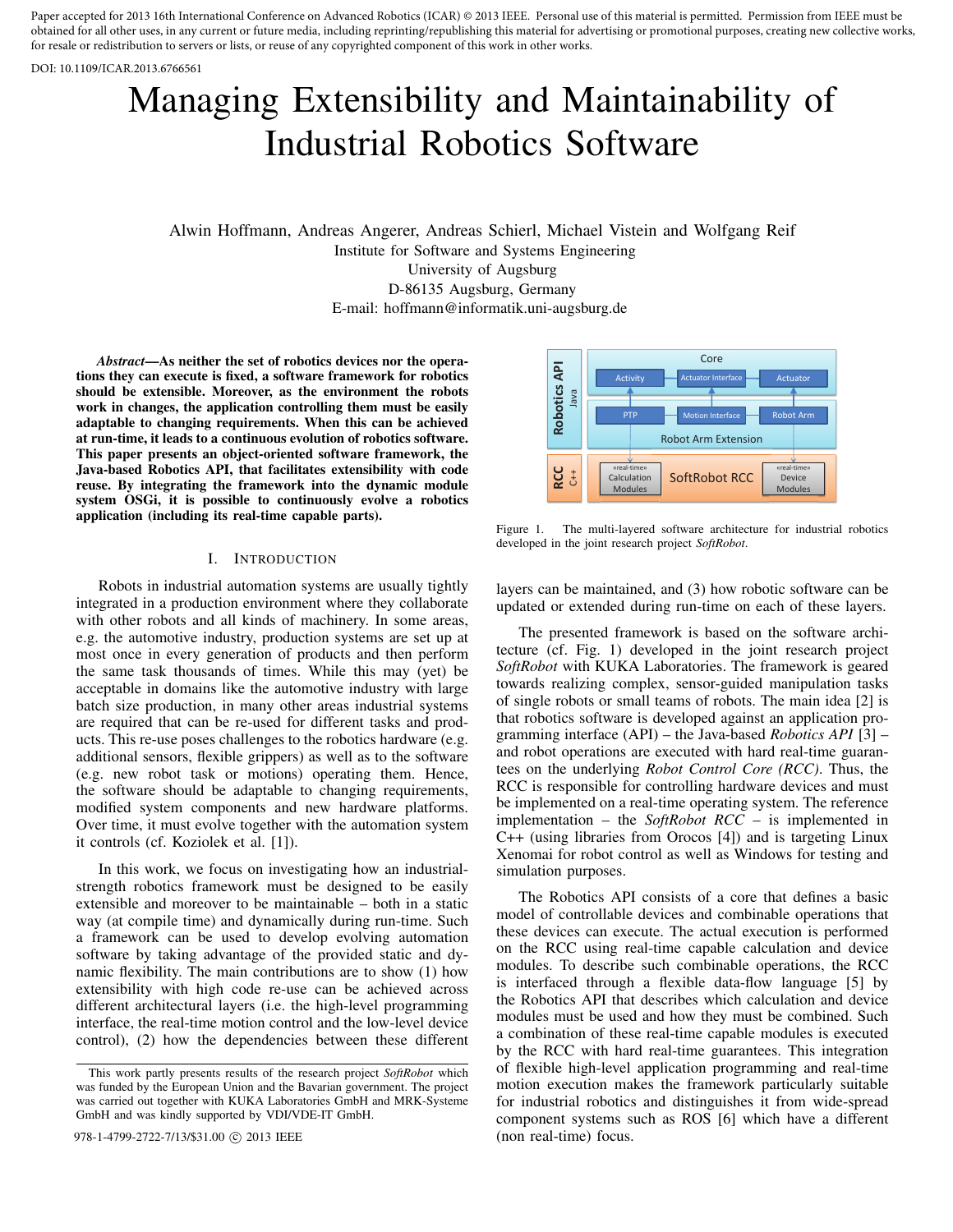The core of the Robotics API provides a plug-in mechanism for adding new kinds of devices and operations by appropriate extensions (e.g. for robot arms). By integrating the framework into the dynamic Java-based module system OSGi [7], a fine-grained management of extensions and their dependencies is possible. From our point of view, this is very important for the managed evolution of automation software, because it allows for a controlled integration of new system components and functions to meet changing requirements throughout the life-cycle of the system. Furthermore, such a module system can support dynamic adaptation of the module composition forming the automation software. For example, unloading modules in case of maintenance of hardware components, replacing modules in favor of new, function-enriched versions or adding completely new modules at run-time for scaling up the automation system is possible.

The first part of this paper – Sect.  $II$  – presents the principles that were applied to achieve maximum flexibility and extensibility while still maintaining real-time capability. The second part – Sects. III and IV – presents the standardized module system OSGi and our approach to use it for creating maintainable software for automation systems. Subsequently, Sect. V explains how this can lead towards a continuous evolution of robotics software. In Sect. VI, the presented approach is compared to related work. Sect. VII concludes the paper and gives an outlook.

# II. DESIGN FOR EXTENSION: REUSE & FLEXIBILITY

The Robotics API is an object-oriented framework for robot programming. An important aspect of object-oriented design is to model software objects that correspond to realworld objects and concepts [8]. The concrete approach of decomposing domain concepts to software objects depends on many factors (e.g. granularity, flexibility, reusability). We found that devices (e.g. robots or sensors) as well as activities (e.g. motions) are well suited to be modeled as software objects in robotics [3]. Separating those two concepts can increase reusability, as neither the set of devices nor the capabilities they can have is fixed.

According to Gamma et al. [9], there are two common techniques in object-oriented systems for reusing functionality. Using *class inheritance*, the implementation of one class can be derived from another (super) class and can be extended on demand (also known as subclassing). This is referred to as *white-box reuse* and is defined statically at compile-time. *Object composition* is a technique where single objects are combined to obtain a new (and more complex) object. This object relies on the functionality of its inner objects and delegates operations to them. This is referred to as *black-box reuse* and can be defined and changed at run-time.

Fig. 2 shows an excerpt from the Robotics API's class hierarchy<sup>1</sup>. It shows the implementation of a KUKA Light-Weight Robot (LWR) based on a generic robot arm. In the following sections, we will investigate the different parts and explain which principles have been applied to achieve both reusability and flexibility.

### *A. New devices by inheritance*

New robotics devices can be added by subclassing an appropriate abstract super implementation. In Fig. 2, the most general robotics device is an Actuator which can be subclassed. Among other attributes and operations, it defines e.g. an abstract method for retrieving the actuator's operation state. Located in another package, the (abstract) class RobotArm defines an interface for generic articulated arms and provides an abstract implementation. For instance, it defines that an arm has a base and a flange frame and consists of joints and links. For implementing a concrete robot arm such as the LWR in the example, the RobotArm class must be extended and abstract methods have to be implemented (e.g. for creating the specific joints and links). The Lwr class is such an specialized robot arm defining additional attributes and methods only common to this type of robot (e.g. a force-torque sensor).

In this case, inheritance facilitates code reuse: the super class already defines the skeleton – i.e. the attributes and methods common to this device type. By using the Template Method Pattern [9], every concrete device is able to (re)define specific implementation details. Apart from the LWR, various other robot types (e.g. KUKA youBot, Universal Robot UR5, Staubli TX90) have been implemented with significant code reuse. For example, the Staubli TX90 robot arm implementation consists of only a few methods defining its links, joints and machine parameters. Apart from robot arms, various device types such as mobile platforms, I/Os, or grippers have been implemented using the same technique. As the device hierarchy is static and can be defined at compile-time, inheritance is – with respect to flexibility and code reuse – an appropriate technique here.

# *B. Adding & exposing new robot capabilities*

While the structure of robotic devices is fixed, their capabilities, e.g. the actions or motions they can execute, are not. Thus, actuator implementations in the Robotics API, like RobotArm, do not provide a set of methods for executing certain actions. Instead, an Actuator is modeled as a composition of ActuatorInterfaces which define semantically related operations (e.g. motions). Concrete implementations are provided at run-time by suitable actuators (e.g. a RobotArms provides an implementation of MotionInterface). Here, composition was chosen over inheritance to be flexible but also to enable re-use by sharing implementations among similar actuators (e.g. among standard six-axis robot arms of different manufacturers).

To combine robot activities and to monitor their execution progress, methods of ActuatorInterfaces do not directly execute operations, but return objects of type Activity [3]. This class resembles a command object as suggested by the Command Pattern [9]. As our approach is using a standard Java VM, an Activity is transformed into a data-flow description of calculation and device modules (cf. Fig. 1) that can be executed by the RCC with real-time timing guarantees. On the Java side, the Activity is only a proxy monitoring the execution progress (cf. [3]). New activities can be developed by subclassing the Activity class or an appropriate subclass (e.g. MotionActivity). Moreover, activities can be composed [9] using typical combinations such as sequential or parallel execution. Thus existing activities can be re-used as part

<sup>&</sup>lt;sup>1</sup>For purposes of clarity, the distinction between Java interfaces and their (abstract) implementation – a principle of reusable object-oriented software which exists e.g. for actuators and robot arms – was omitted.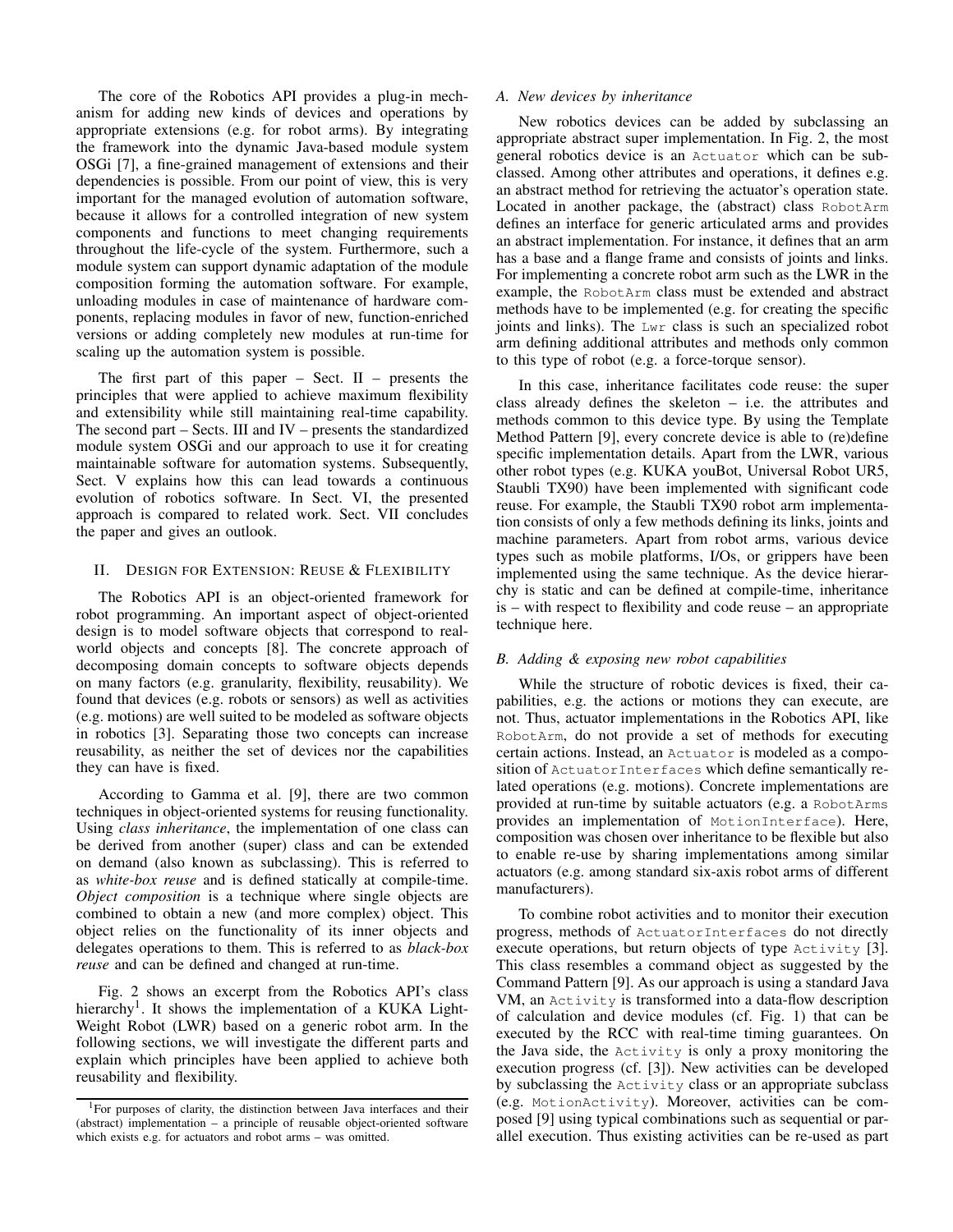

Figure 2. UML class diagram with an excerpt from the Robotics API's object class hierarchy focusing on the modeling and implementation of robot arms.

of more complex operations. The composition mechanisms are designed such that they preserve real-time guarantees for the execution of composed activities.

## *C. Delegating device control & communication*

Actuators and their subclasses (e.g. the RobotArm) define the interfaces and the structure of different device types and concrete devices. Any operation involving communication to the device hardware (e.g. for retrieving current joint values or for executing motions) is delegated to a so called ActuatorDriver (cf. Fig. 2) which are responsible for the communication with the real device. As such, their type is specific to the device type (e.g. the RobotArmDriver) and their implementation is specific to the way of communication with the device hardware. Thus, by applying the principle of delegation, loose coupling between the application programming and low-level device communication is achieved.

In the Robotics API, the implementation of drivers is specific to the underlying RCC which is represented by a particular implementation of the class RoboticsRuntime. For instance, the *SoftRobot RCC* reference implementation (cf. Sect. I) is represented by the SoftRobotRuntime class. Consequently, there are driver implementations specifically for this runtime (e.g. the SoftRobotLwrDriver for controlling LWRs via the SoftRobot RCC). It is the responsibility of those concrete ActuatorDrivers to map operations modeled by Activities to corresponding real-time capable calculation and device modules of the underlying RCC (cf. [10]).

By separating activities from actuator definitions as explained in the previous section, the mapping from high-level definition of operations to their real-time capable equivalents in the RCC is for the most part independent of concrete actuators. For example, the combination of real-time RCC modules to use for interpolating a linear motion can be done for many types of robot arms in a generic way. The SoftRobotRobotArmDriver serves as a generic driver which can be used to execute basic motions. Implementing support for a concrete robot becomes very simple. For the aforementioned Staubli TX90 robot, the only new functionality that had to be implemented was a real-time capable RCC module for connecting to the robot using Staubli's uniVAL interface. Already existing functionality, in particular the implementation of different motion types, was reused from the robot arm driver.

Apart from using drivers, an actuator's behavior can be implemented using other (driver-based) actuators. When applying composition, the composed actuator must derive its internal state completely from its inner objects and its behavior must be completely mapped onto a composition of their behavior (e.g. by a composition of activities). Typical usages for composed actuators are robot tools which are interfaced by digital and analog I/Os (e.g. parallel grippers from Schunk's MEG series). However, composition can be also used to combine single actuators to a more complex actuator (e.g. combining a robot arm and a mobile platform) or to implement derived sensors (e.g. combining two laser range sensors).

#### III. OSGI AT A GLANCE

The OSGi framework is a dynamic module system and service platform for Java. Since 1999, its specification [7] has been developed by the members of the OSGi Alliance (e.g. IBM, Oracle, Samsung, Siemens) in an open process and is publicly available. The OSGi framework is used e.g. in application servers, automotive systems or the Eclipse IDE.

An application based on OSGi is composed of many different (reusable) components called *bundles*. As in plain Java, bundles are packaged and deployed as JAR files. However, bundles are self-describing by using a *manifest* file to declare their public API (i.e. exported packages) and thus to hide internal implementation. In addition, the manifest defines runtime dependencies on other packages or bundles (of a specific version). OSGi applications are dynamic in the sense that the set of bundles can change at run-time. Bundles have a life-cycle and can be installed, updated, or even uninstalled at any time. Hence, there is no *main* program: bundles are activated by the framework and, for example, may start threads or collaborate with other bundles.

For collaboration among bundles, OSGi implements a service model and introduces a *service registry*. Using this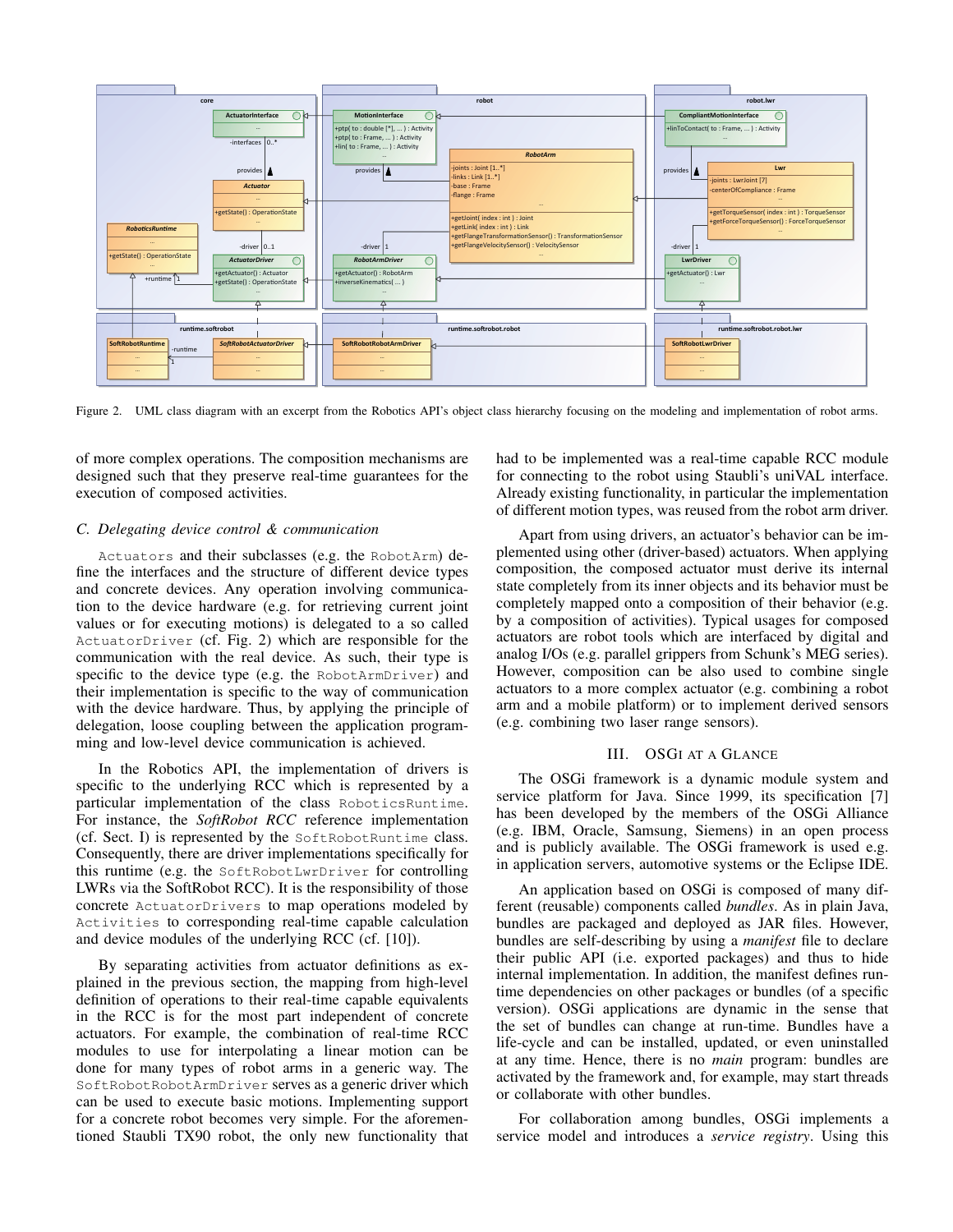

Figure 3. UML component diagram showing bundles which realize two exemplary packages from Fig. 2.

registry, a bundle can register or retrieve a service, and it can listen for services to appear or disappear. Hence, different bundles can register the same type of service, and different bundles can use the same service. Similar to bundles, services are also dynamic, i.e. a bundle can decide to withdraw its services from the registry. Other bundles using a withdrawn service are informed about this and must then ensure that they drop any references to the service object. To facilitate this, OSGi offers techniques such as Declarative Services [11]. Based on the service model, OSGi additionally provides an universal event mechanism that allows to publish and consume events by giving a topic

# IV. MAINTAINABILITY AT RUN-TIME

Sommerville [12] defines maintainability as the ability of a software system to economically cope with new emerging requirements. ISO 9126 [13] describes maintainability as the ability of the software to be modified with relatively little effort. Such a modification can be the correction of bugs, an improvement, or the adaptation to a changed environment. Due to its explicit definition of public API and its dynamic module system, OSGi is well suited to create maintainable software [14]. Sect. IV-A shows how these abilities can be exploited for robotics. In Sect. IV-B, additional challenges for maintainable software in robotics (i.e. real-time device control) are described and solutions are sketched.

#### *A. Deployment: Packaging as bundles and using services*

Each package from Fig. 2 is deployed into a separate bundle describing its public API and its run-time dependencies to other packages/bundles. The diagram in Fig. 3 show this for two exemplary packages. On the left hand side, the robot.lwr bundle is shown. It is an API bundle which exports the corresponding package and, thus, realizes its interfaces and classes. In order to do this, it relies on two imported packages: core and robot with regard to a specific version. This bundle does not export every implemented class but rather provides these implementations by using services as explained later. On the right hand side of Fig. 3, the runtime-specific bundle runtime.softrobot.robot.lwr is shown. It realizes a runtime-specific driver for the KUKA LWR and defines required real-time (calculation) modules (e.g. for compliant motions). While it does not export any public API, it imports other packages such as robot.lwr which was exported by the previously described bundle.

As mentioned before in Sect. III, services should be used for the collaboration among bundles, i.e. services should be shared and not concrete implementations. For example, the runtime.softrobot.robot.lwr bundle offers a *RoboticsBuilder* service to create instances of the internal SoftRobotLwrDriver implementation (cf. the Builder Pattern [9]). This approach ensures that application programmers neither create instances of nor program against internal implementation classes. As builders are registered as services, infrastructure components can retrieve them using the OSGi service registry and use them to instantiate the required actuators and drivers. The process of creating, configuring and publishing actuators and drivers is application-specific. For example, the set of required actuators and drivers can be defined in a configuration file, and actuators can be either published as services or stored in a registry.

Before publishing an actuator, it is important to inform all listeners implementing the *RoboticsListener* interface. Both bundles from Fig. 3 implement this interface and offer it as a service using the Whiteboard Pattern [15]. By doing so, bundles are informed by the infrastructure component whenever a new (properly configured) actuator, runtime, and driver is added or removed. Moreover, new listeners are informed about existing actuators, runtimes, and drivers. Hence, listeners can be used to add and remove actuator interface implementations to suitable actuators (e.g. the CompliantMotionInterfaceImpl is added to every built Lwr to provide the CompliantMotionInterface). Runtimespecific bundles can use this interface to register transformation rules for drivers that define which real-time modules are expected inside the RCC and how high-level operations (i.e. Activities) are mapped to these real-time modules (cf. Sect. II-C).

# *B. Dependencies: Java bundles and real-time modules*

Deploying an OSGi-based application means to deploy a set of bundles that constitute this application. In the case of a Robotics API application, API bundles, runtime-specific bundles as well as application-specific bundles need to be deployed. Fig. 4 shows the dependencies between these kinds of bundles at run-time. The dependencies between packages (cf. Fig. 3) are resolved and mapped to dependencies between bundles. As version ranges can be specified for dependencies, OSGi takes care on resolving this adequately and allows multiple versions of the same class definition inside a single Java VM. If a bundle's dependencies are resolved, it is installed and its services are registered.

The API bundles have dependencies on each other according to the class hierarchy from Fig. 2, e.g. the robot bundle depends on the core bundle and imports interfaces and classes from there. The application (represented by a single application bundle) only depends on API bundles, i.e. only interfaces and classes of API bundles are used. This is enforced as runtime-specific bundles should not export any implementation classes. By doing so, the application is completely independent from the used runtime and RCC.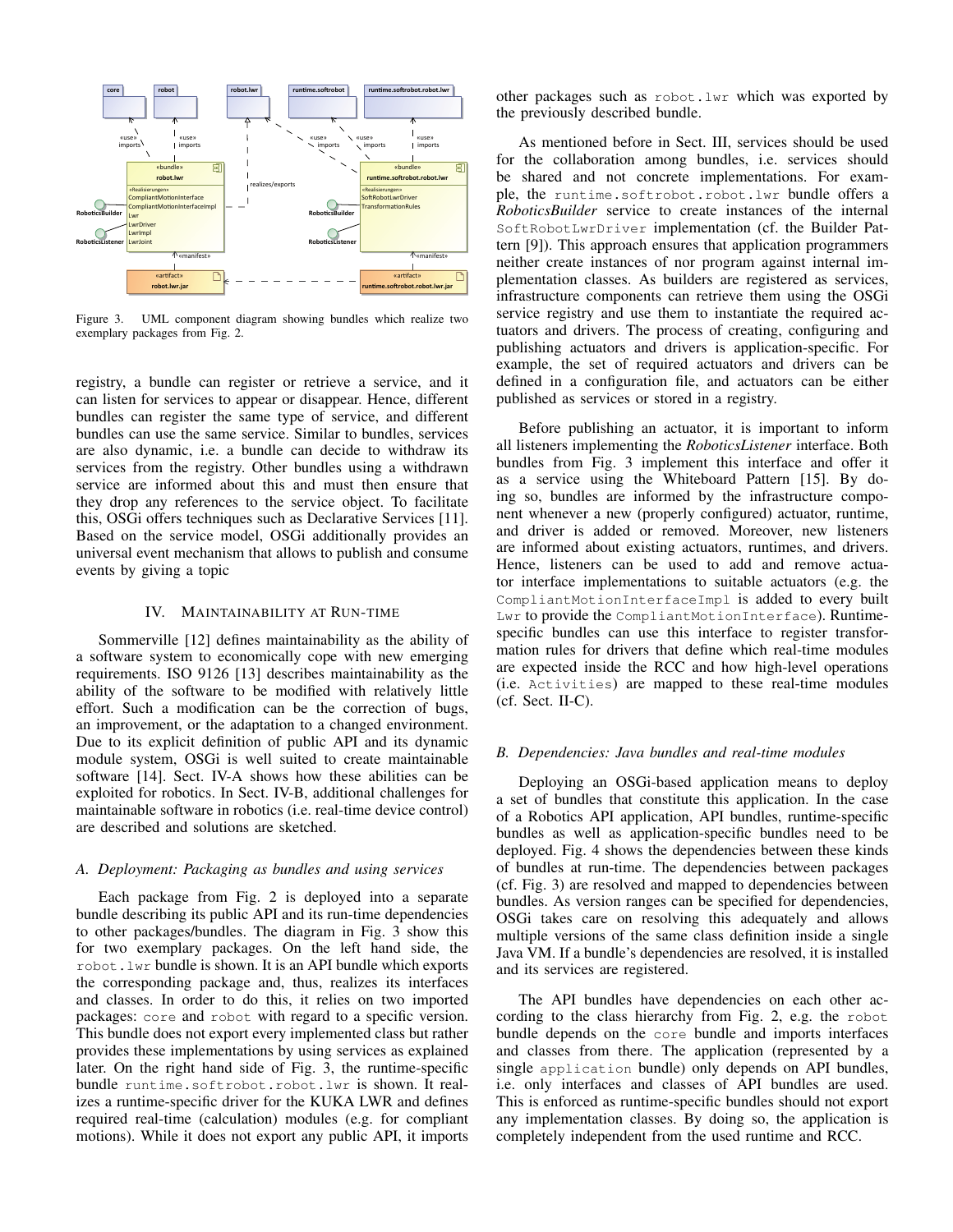

Figure 4. UML deployment diagram showing the dependencies between bundles. Similar to runtime-specific bundles, the application bundle depends on API bundles. Besides these dependencies inside the OSGi Framework, there are additional dependencies between runtime-specific bundles and (real-time) modules (packaged as shared object libraries) inside the RCC. Transitive dependencies (e.g. the robot.lwr bundle also depends on the core bundle) are omitted here.

Runtime-specific bundles have dependencies on API bundles as they are using classes and interfaces from there (e.g. the RobotArmDriver interface). Moreover, they also have dependencies on each other according to the object class hierarchy. The OSGi framework is able to resolve these dependencies automatically. However, every runtime-specific bundle has additional dependencies (in the form of usages) to the RCC and to modules inside the RCC as shown in Fig. 4. For example, the SoftRobotRuntime class (located in the runtime.softrobot bundle) implements the network communication to the RCC reference implementation and, thus, relies on a certain communication protocol. Other runtime-specific bundles rely on a set of certain real-time calculation modules present at the RCC. For instance, the runtime.softrobot.robot bundle assumes that a specific set of real-time RCC modules is available for interpolating a linear motion (cf. Sect. II-C). This dependency cannot be handled automatically as the real-time modules (C++) are part of the RCC and, thus, located outside the Java-based OSGi framework (cf. Fig. 4).

In order to develop maintainable robotics software, a matching between bundles (Java) and real-time modules (C++) has to be performed at run-time. To achieve this, every runtime implementation (e.g. the SoftRobotRuntime) can validate whether its version matches the RCC while connecting. Moreover, it has to provide means to validate whether runtimespecific bundles match to installed real-time modules on the RCC which is feasible because there is a one-to-one relationship between those bundles and modules (cf. Fig. 4). For this validation, we employ fragments, a special form of OSGi bundles, which are always attached to another bundle, the fragment host. A fragment is treated as part of the host bundle and its contents are made available to this bundle. Fragments are normally used to extend bundles with resources or platformspecific libraries. Hence, for each supported RCC operating system (e.g. Linux Xenomai, Windows) a shared library (C++) containing the required real-time modules is packaged inside a dedicated fragment and can be deployed from the OSGi framework (Java) to the RCC  $(C++)$ . For example, there are different fragments for the runtime.softrobot.robot bundle. Each fragment contains the lib\_robotarm shared library for a particular operating systems (e.g. lib\_robotarm.so for Linux Xenomai, see Fig. 4). This deployment mechanism allows both for validating a particular shared library (using check sums) and for remotely installing the shared library and the contained real-time modules onto the RCC at run-time.

# V. TOWARDS CONTINUOUS EVOLUTION

Because OSGi manages all dependencies between bundles, bundles and, thus, actuators or drivers can be updated during run-time. To update a bundle, it first has to be uninstalled. Hence, its services are unregistered, which is recognized by an infrastructure component. The infrastructure component will then invalidate and remove all actuators and drivers provided by the uninstalled bundle. Accordingly, it removes every ActuatorInterface implementation provided by the bundle. This can lead to a degraded mode where the application is not able to work properly, because e.g. a required robot (object) is not present anymore. However, the application must support this evolution process properly and the point in time when the system is updated should be chosen wisely in order to be able to resume working afterward.

To replace the bundle, a new version must be installed and started. In doing so, it registers its services again. Bundles, that have dependencies to this replaced bundle or to packages exported by it, have to be refreshed. By refreshing dependent bundles, these bundles are getting stopped and started again. If a dependent bundle is not compatible with the new bundle version, it will not be started by the framework. Hence, OSGi takes care of restoring a consistent composition of bundles. As new services are getting registered, the infrastructure component will try to restore the previously removed actuators and drivers, however using the newly installed bundle. If this can be accomplished successfully, the application can resume working properly.

As real-time modules for the RCC are also packaged in runtime-specific bundles (respectively in attached fragments) and provided by OSGi services, this process can be used to install new or update existing real-time modules (by transferring a new shared library to the RCC). This counts for calculation modules, which may be required for the execution of new Activities, as well as for device modules, which are responsible for establishing the low-level communication with hardware devices (cf. Fig. 1). In order to install a realtime module, the target platform (e.g. the operating system) of the RCC is determined and the appropriate fragment, which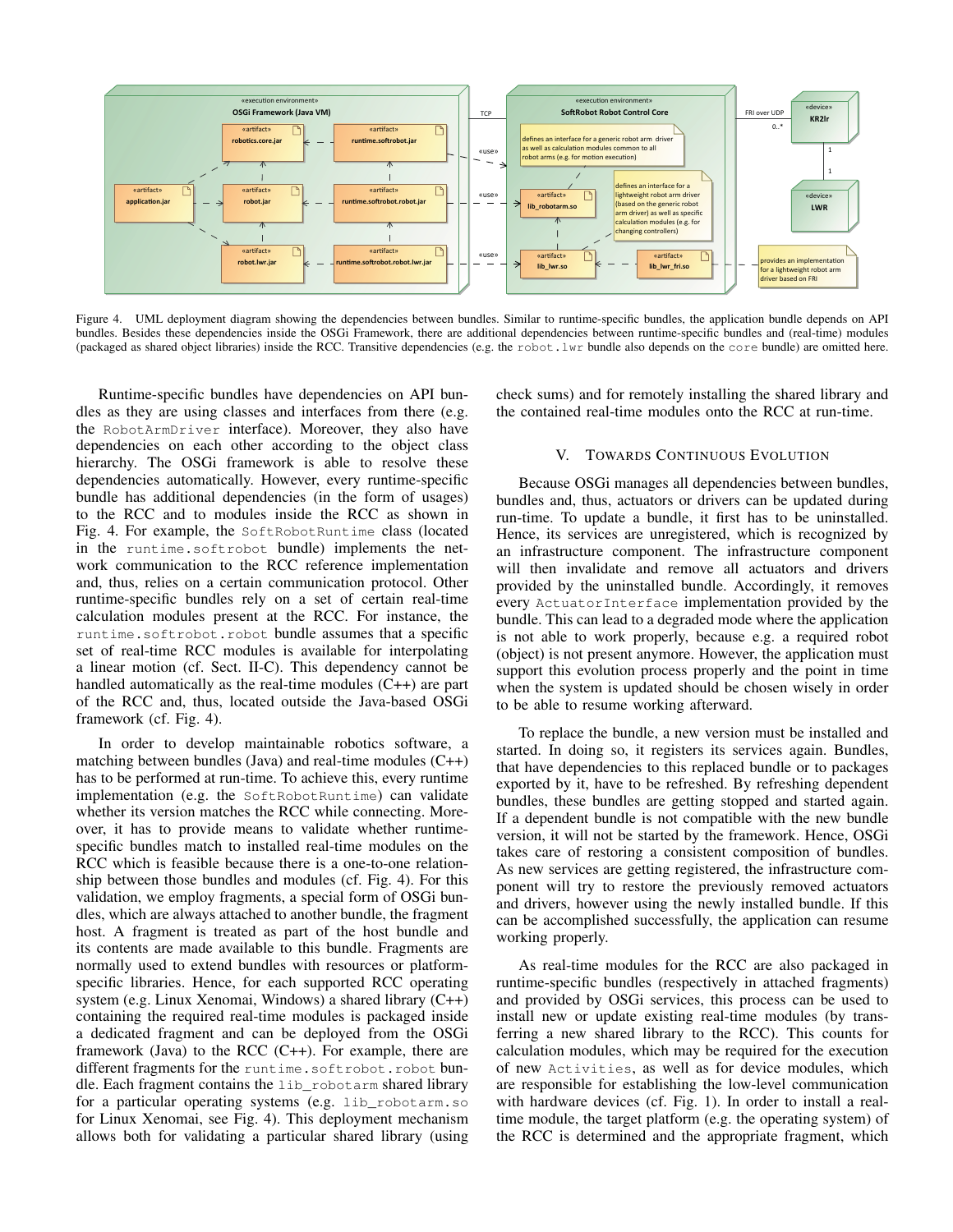includes information about the target platform, is resolved. Subsequently, the shared library is transferred from the fragment to the RCC and the contained real-time modules are installed there. When replacing a runtime-specific bundle (and its fragments) the provided real-time modules are uninstalled from the RCC and replaced by new modules provided by the updated bundles (and its fragments respectively).

Robotics software development can take advantage of the mechanisms a dynamic module system such as OSGi provides. To a certain extent, it allows for a continuous evolution of the system (including the real-time control of devices) at runtime. Moreover, the dynamic nature of OSGi can be used to develop highly flexible and sustainable automation systems. To achieve this, automation systems must be modeled using the service-oriented paradigm, i.e. every automation component is modeled as a service and, as such, is exchangeable. This allows for updating or replacing parts of the automation system at run-time. If the process- or workpiece-specific parts are also modeled as services, the automation system is to certain extent adaptable to changing requirements. First results are very promising.

# VI. RELATED WORK

For managing the complexity of large-scale application scenarios, Hägele et al. [16] identified the *decomposition of systems into components* and the *composability of subsystems* as core requirements. It is addressed by most component-based systems like Player [17], ROS [6], YARP [18] or ORCA [19]. Because in such systems the application is completely composed of loosely coupled components, they are extensible by design. However, many of the available component frameworks do not particularly support hard real-time execution of robot tasks, which makes it harder to achieve the precision required in industrial applications. The Orocos [4] framework, which is used for our RCC reference implementation, supports realtime execution and is extensible with reusable components. However, we added an extensible and easy-to-use API layer above real-time robot control which makes in necessary to achieve reusability and to maintain dependencies over multiple architectural layers.

According to Brugali et al. [20], reusability in componentbased software engineering is achieved by separating the component specification (i.e. its *provided* and *required* interfaces) and its implementations which may vary in functional or nonfunctional characteristics. As components are used as *black boxes*, they can be reused in various applications. To facilitate *black box reusability*, Brugali et al. [21] propose a reuseoriented development process. Mallet et al. [22] make suggestions on how to design robot components. The techniques proposed by Brugali et al. [20] for reducing the implementation effort for a component specification are the same objectoriented paradigms which have been successfully applied in our approach (e.g. inheritance, delegation). The componentbased CLARAty framework [23] e.g. also uses class inheritance to achieve extensibility and code reusability. Other approaches that use object-oriented concepts for reusability are MARS [24] and RIPE [25]. Similar to CLARAty, they neither regard maintainability of robotics software nor allow the system free constant of the system of the system of the system during the system during the system of the system during run-time. The system during run-time is a specified on the system of the system of the system of



Figure 5. Lines of code distribution across the artifacts shown in Fig. 4.

management of dependencies, *white box reusability* is supported very well by OSGi which is exploited in our framework.

Robot frameworks often act as a middleware by organizing the communication between components. For example, ROS uses service calls and message-passing (topic-based publish/subscribe) for communication between different processes which are called nodes. By only exchanging messages, components are loosely coupled and only rely on a common specification of message types. Thus, it is possible to stop a running node and replace it with an updated version. However, other nodes can hardly recognize that the node is absent for some time. By replacing a node, the application-specific device interface and the low-level communication with the device can also be updated. As frameworks like ROS usually do not support real-time communication, the application-specific device interface cannot rely on real-time guarantees (e.g. it must use velocity control instead of cyclic position control) and the evolution of any required real-time code must be done manually while deploying or starting the new node.

Georgas and Taylor [26] have examined different architectural styles found in robotics and have elaborated if and how they support run-time evolution. They come to the conclusion that "a lack of explicit architectural layering and clearly encapsulated behaviours" [26] are the most important shortcomings that prevent evolving robotics systems at run-time. However, both shortcomings are addressed in the approach presented in this paper which leads to the desired software evolution at run-time. Luo et al. [27] also present an OSGibased approach for software evolution. They are using behavior networks [28] where each available behavior is represented as a bundle. New behavioral bundles and new behavior networks can be deployed at run-time using the dynamic character of OSGi. However, they do not address reusability and real-time execution of robot operations.

#### VII. CONCLUSION

This paper shows that an easily extensible robotics framework can be developed that (1) supports robot programming including the real-time execution of robot operations and (2) facilitates the reusability of source code. To illustrate reusability, Fig. 5 shows the lines of code of API bundles, runtime-specific bundles and real-time modules that are necessary to support KUKA's LWR, Staubli's TX90 and Universal Robot's UR5. It shows that most of the code was implemented for basic